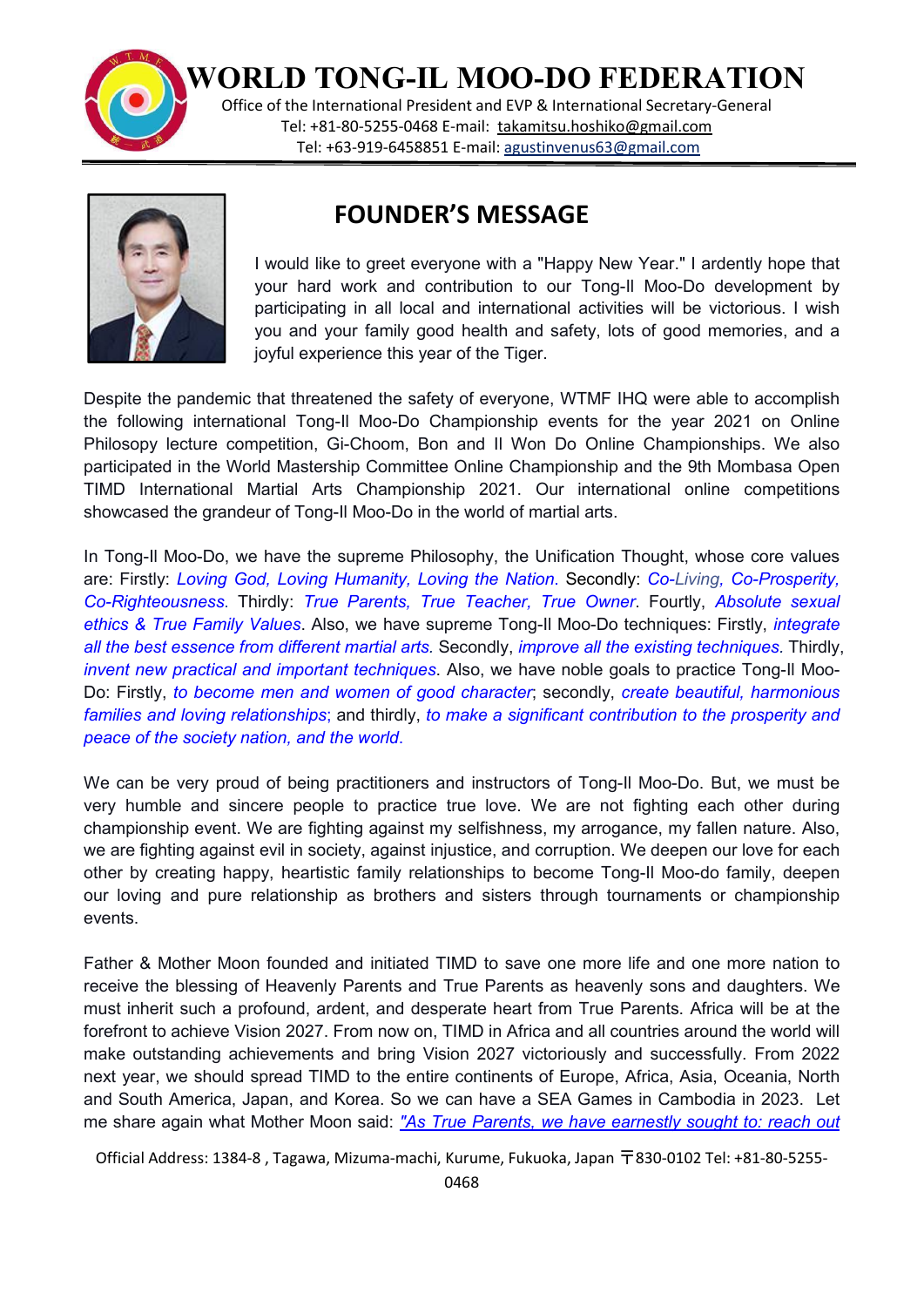*to fallen humanity; try to bring back many nations, one more life to Heavenly Parent during our* lifetime on earth; as well as to guide them to a position when they can receive blessings as true, *devoted children of Heavenly Parent. It is with the ardent and serious heart that we created Tong-Il Moo-Do...*" In this regard, as a dedicated members of worldwide Tong-Il Moo-Do family irrespective of colors & nationality, creed & culture, belief and traditon; we all must inherit such a profound, ardent, sincere & desperate heart of Mother Moon.

Let us continue to grow with dignity by being humble. By practicing true love among Tong-Il Moo-Do brothers and siters is by serving for the sake of others. Also, let us maintain absolute sexual purity of relationship between teacher and students and among Tong-Il Moo-Do members and focus on our primary goals in life as a Tong-Il Moo-Do practitioner with utmost sincerity. Futhermore, let us also learn to accept our shortcomings and discover our enormous potential as an organization by learning the best practices shown by some of our Tong-Il Moo-Do leaders worldwide. May I recognize the hardwork and learn the best practices shown by Master Nathaniel Nitro in hosting a National Tong-Il Moo-Do Festival in New York, USA, Master Clarence Mwakio in holding the successful 9th Mombasa Open TIMD International Martial Arts Championship and the triumphant 7th National TIMD Championship in India headed by Master Malik Kumar.

In order for our Tong-Il Moo-Do to develop further and expand its foundation, and become an official games in the Olympic, let us improve our linkages, register and apply our Tong-il Moo-Do for accreditation in your nation who have Tong-Il Moo-Do foundation. Finally, let us continue to do our International online competitions or championships in Tong-Il Moo-Do Philosophy lecture, Bon, Gi- Choom, and Il Won Do Online Championships.

Together we will offer our 2021 TIMD accomplishments to Heaven and determine to bring victory for the year 2022 by expanding Tong-Il Moo-Do into all the corners of the world.

May God bless you, your family, and the community you dearly love and care. Please be healthy and keep safe.

son the Seule

**Dr. Joon Ho Seuk** Founder of Tong-Il Moo-Do Chairman, World Tong-Il Moo-Do Federation (WTMF)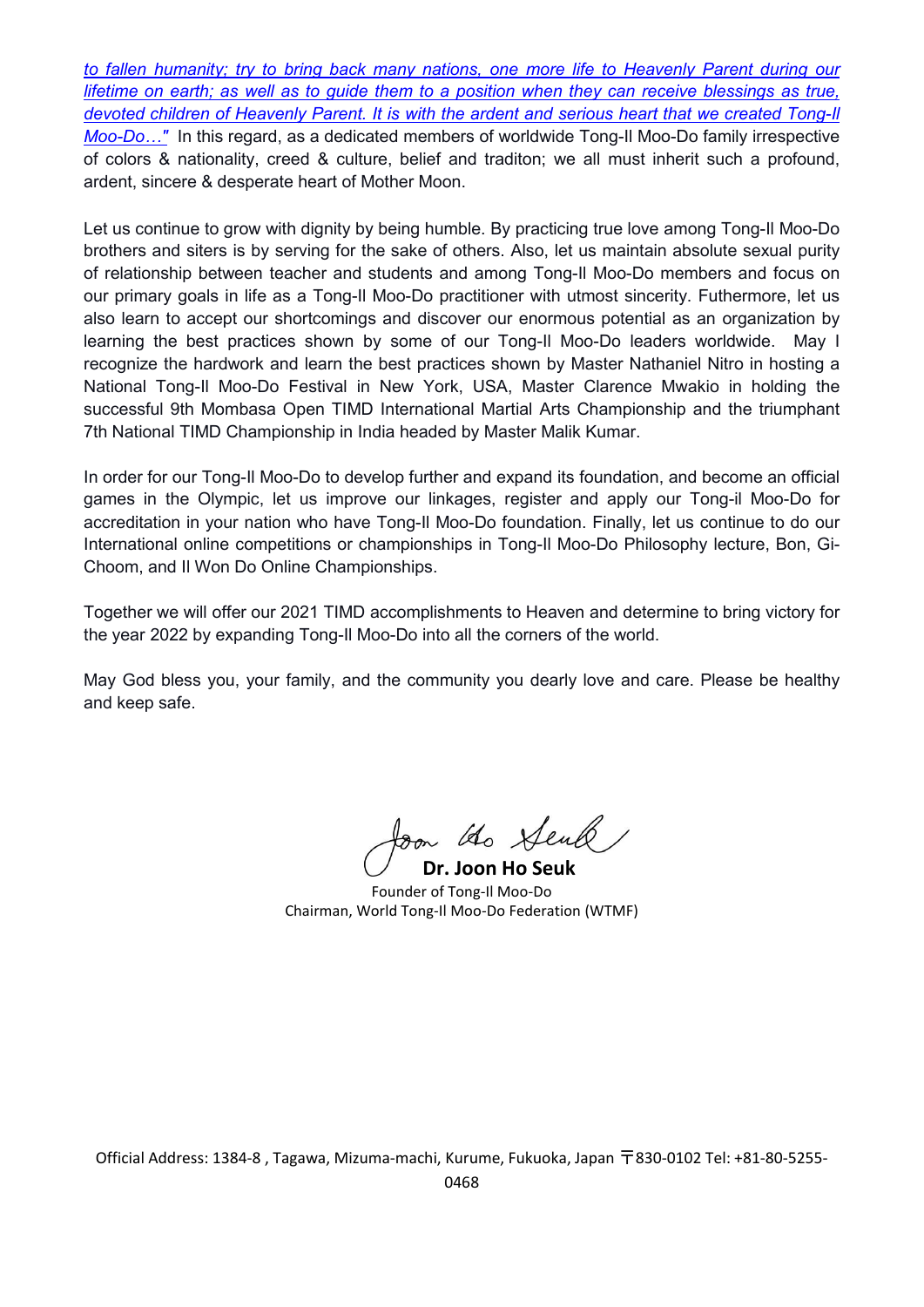

## **International President's Message**

I would like to congratulate all of you with my deepest appreciation for all your hard work, investments and accomplishments to develop TIMD in all over the world.

In spite of the limited time and environment due to the pandemic of COVID-19, you have never stopped expanding TIMD overcoming many obstacles with indomitable spirit and continuous effort. Through the online WTMF and WMC Bon and Gi Choom Tournament, and many other TIMD activities of Workshop, Summit, Seminars, Substantial Tournaments especially in Mombasa and India, in all over the world, we could activate TIMD and brought great results. And our heart has become closer and closer as TIMD family.

It is very important for us to always remind ourselves, "What is the vision of the TIMD given by Dr. and Mrs. Moon and Dr. Joon Ho Seuk?" That is to **discipline,raise and save youth to be filial and loyal sons and daughters of Heavenly Parents and True Parents to achieve One Family Under God.** The year of 2022 is the year of Tiger according to the Chinese calendar. The year of Tiger symbolizes "Newly Standing Up", and "Growth after the Birth".

Let us make the year 2022 be the year of "Rising with Hope and Great and Rapid Growth of TIMD" with the indomitable and challenging spirit!

Happy New Year, and May God bless all of you with abundant happiness and prosperity!

**GM Dr. Takamitsu Hoshiko** International President World Tong-Il Moo-Do Federation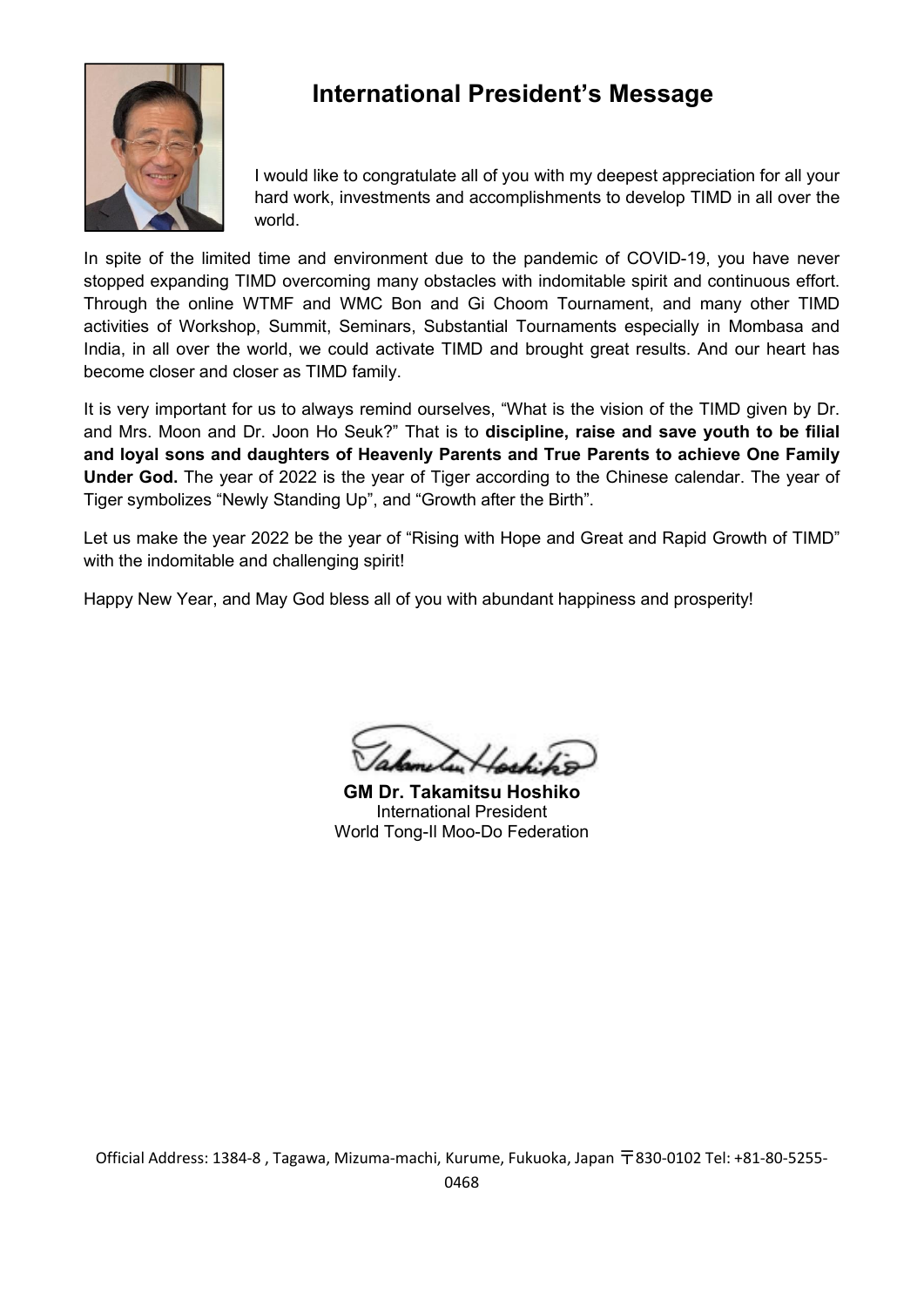

## **Message of the International Co-President's**

Thank you so much for grateful love and blessing of Heavenly Parents and TP over the course of one year.

We have historical responsibility to construct Cheon Il Guk on earth during six years until 2027. We have to accomplish our responsibility externally like Heavenly Police and army.

Thank you so Much for your hard work and wonderful results for the year of 2021. I would like to express my deepest appreciation for all Tong-Il Moo-Do families all around the world for your untiring efforts in developing TIMD worldwide despite of the corona Pandemic.

I wish everybody a Merry Christmas and a Prosperous New Year.

Let's all hold our hands together for the next years to come to bring Victory For God and True Parents.

Thank you Very Much!!!

**GM Dr. Pyun Rae Moon** International Co-President World Tong-Il Moo-Do Federation